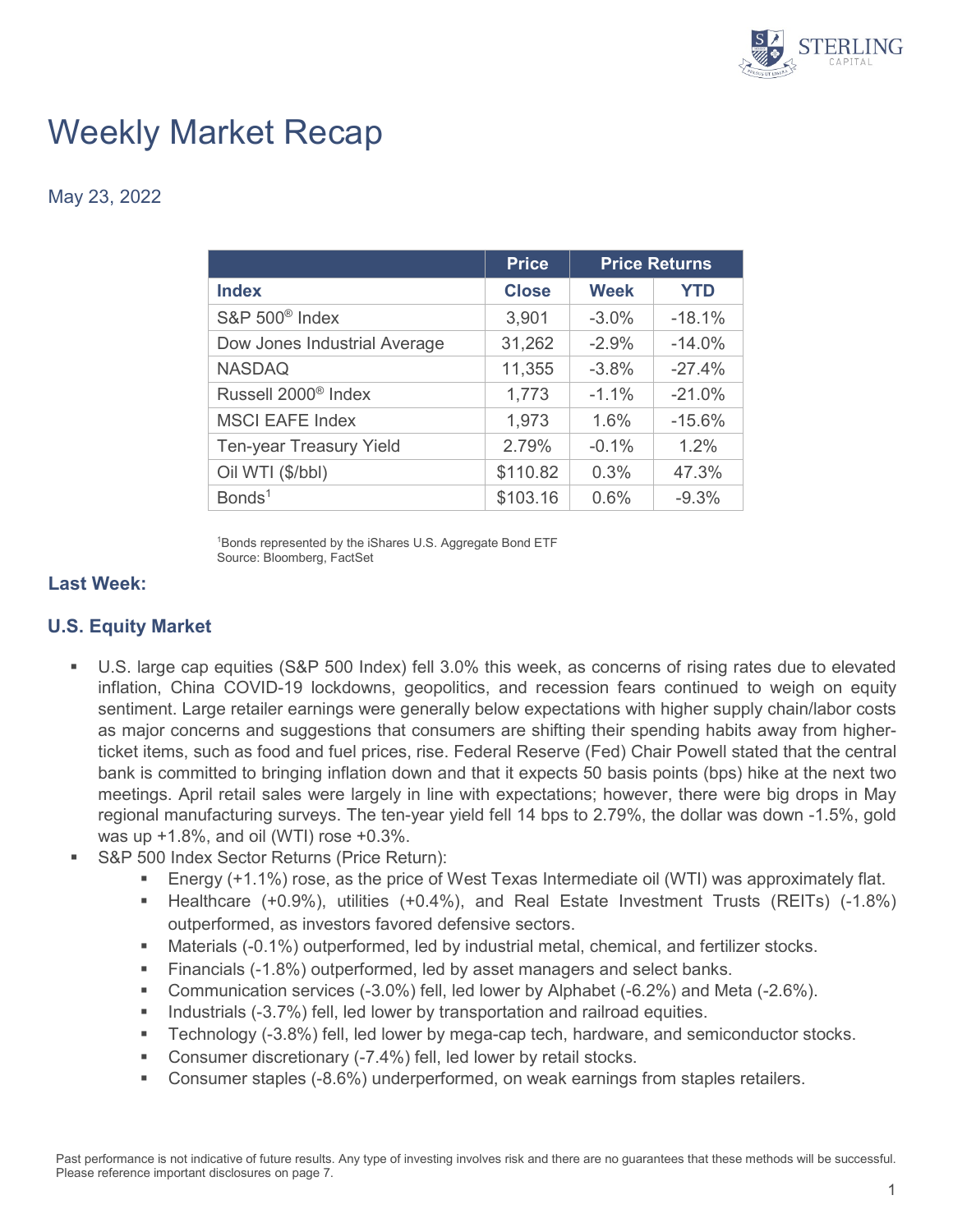

 The chart below shows that when the total return for a balanced portfolio (60% S&P 500 Index/40% Bloomberg US Aggregate) fell at least -5% in a quarter, history suggests that the total return of a balanced portfolio averaged nearly a +12% return over the next 12 months.



 The forward price over earnings (P/E) for the S&P 500 Index has fallen to 17x, which is near the ten-year average.



Past performance is not indicative of future results. Any type of investing involves risk and there are no guarantees that these methods will be successful. Please reference important disclosures on page 7.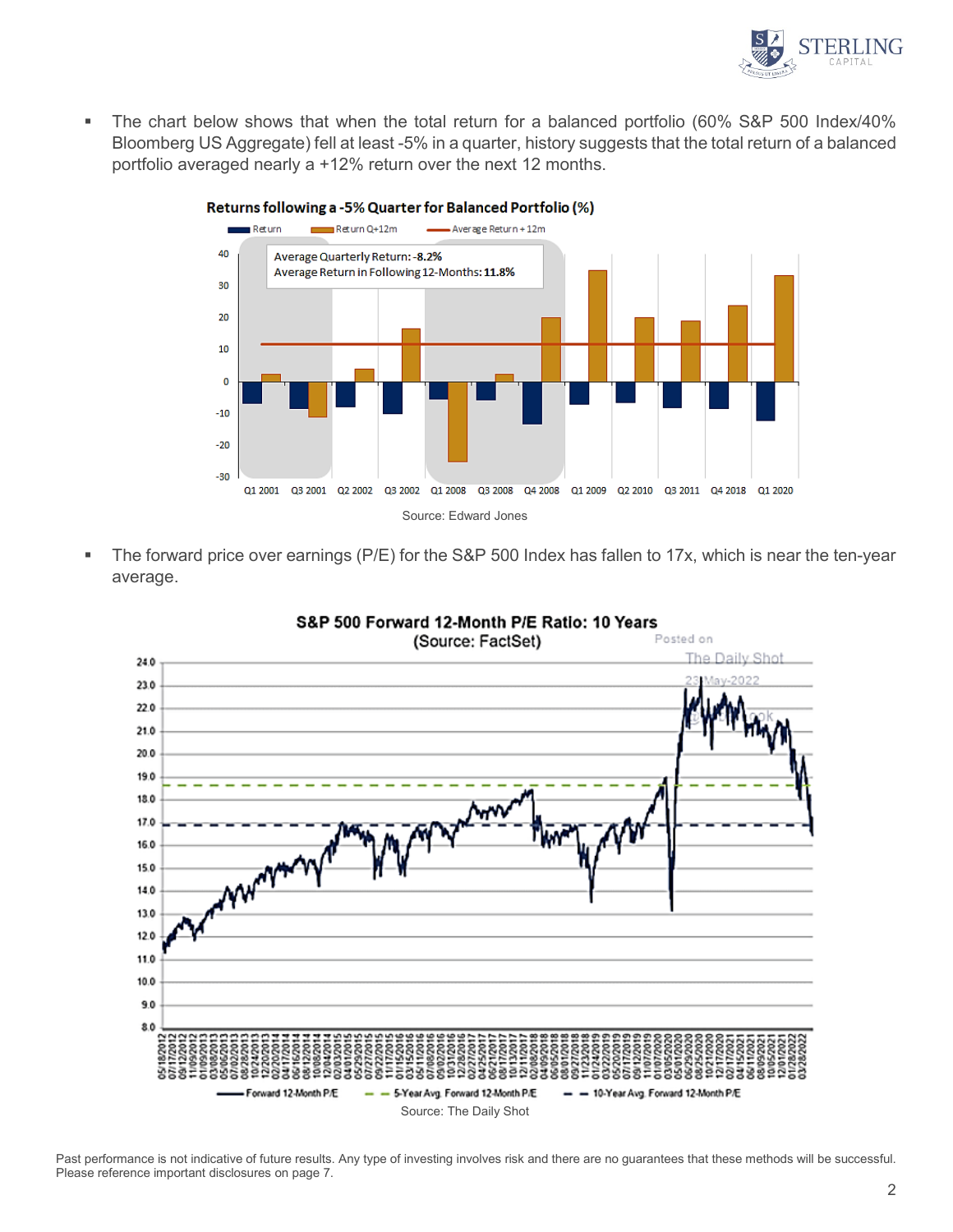

 The cumulative flows for the financials sector appear to have reversed from inflows in 2021 to outflows in 2022. Technology sector flows have rolled over in 2022.



Source : Deutsche Bank Asset Allocation, EPFR, Haver Analytics, Data as of 18-May-22 Source: The Daily Shot; Bloomberg

 Thus far in 2022, high-dividend yield, low volatility, and value stocks have outperformed the broad S&P 500 Index and growth stocks.



Past performance is not indicative of future results. Any type of investing involves risk and there are no guarantees that these methods will be successful. Please reference important disclosures on page 7.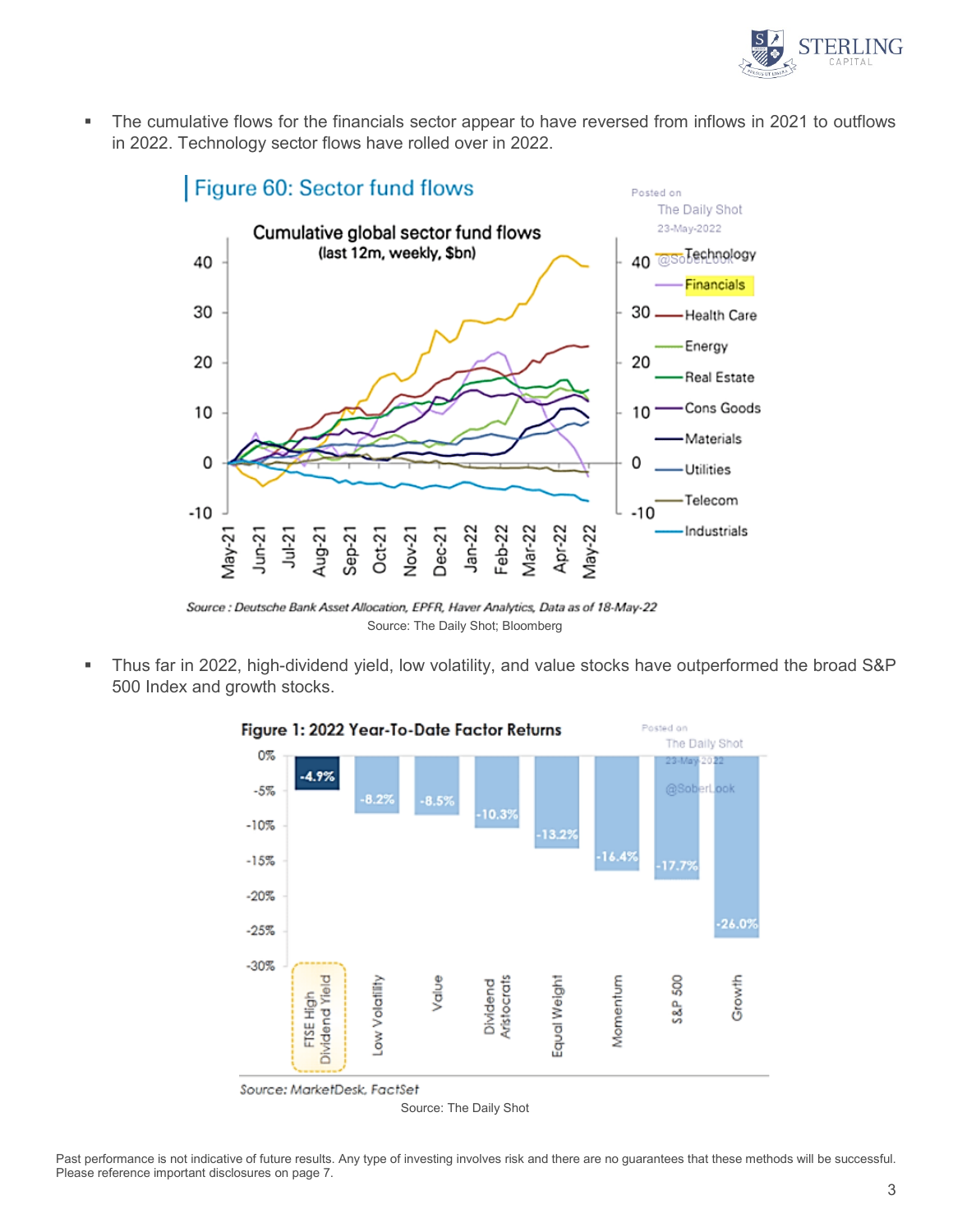

# **Fixed Income Markets**

**According to BCA Research, cyclical indicators are pointing to lower yields for the rest of 2022.** 



The High-Yield Credit Default Swap Index (HY CDX) bond spread is widening out.



Past performance is not indicative of future results. Any type of investing involves risk and there are no guarantees that these methods will be successful. Please reference important disclosures on page 7.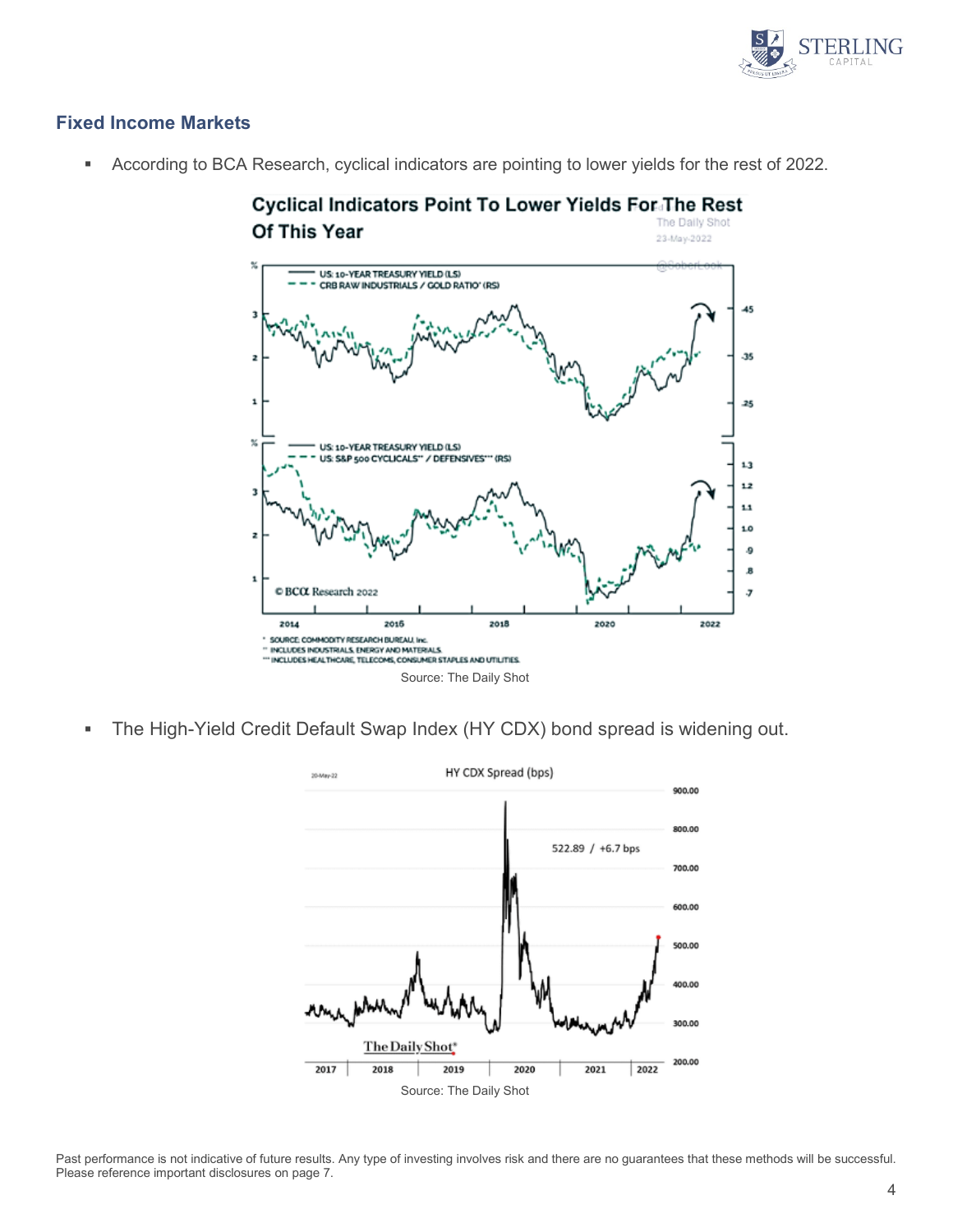

## **U.S. Economic and Political News**

- Headline April retail sales were largely in line with expectations, although control-group sales surprised to the upside.
- Housing starts and existing-home sales both logged their third straight monthly decline, as mortgage rates and prices each continued to climb.
- **Homebuilder sentiment posted a sharp monthly drop as well.**

#### **International Markets and News**

- The Chinese stock market (Shanghai Composite) rose +2.0%, as the People's Bank of China (PBOC) cut the five-year loan prime rate (LPR), a reference rate for mortgages, by an unexpectedly large 15 bps to 4.45%.
	- **COVID-19 cases continue to rise in Beijing and other parts of China.**
- European markets (STOXX 600 Index) fell -0.6% as hawkish signals from several European Central Bank (ECB) officials caused yields to rise early in the week. However, yields fell later in the week, likely following U.S. yields lower on weaker U.S. retail sales.
- U.K. inflation accelerated in April to 9.0% on rising electricity and gas prices.
- Japanese equities (Nikkei 225 Index) rose +1.2%, as China's easing of monetary policies for its property sector and the Japanese government's announcement that the country would ease its strict border controls provided positive sentiment for Japanese equities.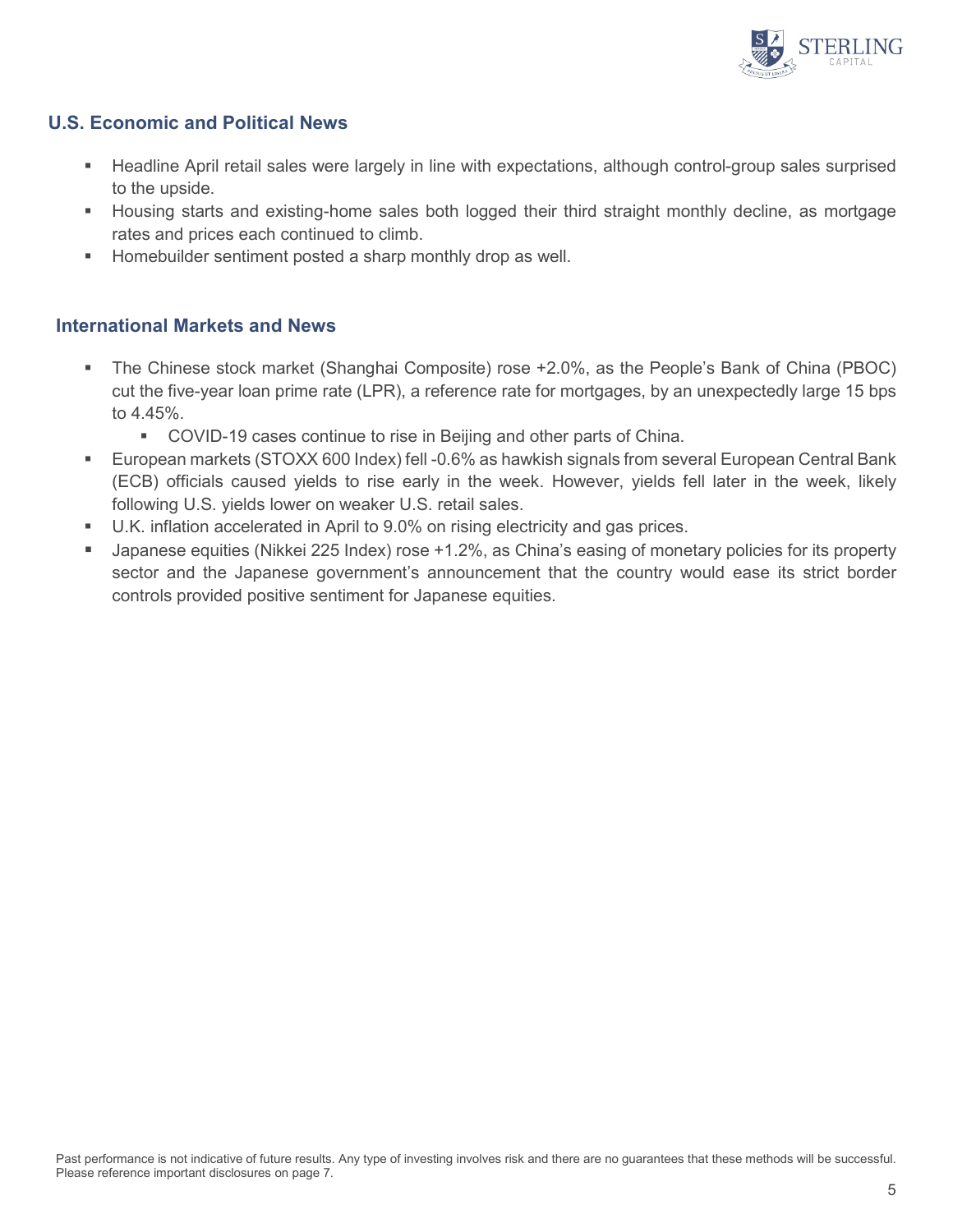

# **This Week:**

- **EXECO CORPORATE:** Corporate earnings reports will reduce this week.
- U.S. Economic data:
	- **Monday: Limited economic data;**
	- **Tuesday: Flash Manufacturing PMI, Flash Services PMI, New Home Sales;**
	- Wednesday: MBA Mortgage Purchase Applications, Core Durable Orders, Durable Orders ex transport, Durable Orders;
	- Thursday: GDP Chain Price (first revision), GDP (first revision), Retail sales (month/month), Retail Sales ex-Autos, Pending Home Sales;
	- Friday: Core PCE, Personal Spending, Personal Income, Wholesale Inventories, Michigan Consumer Sentiment (Final).

As always, thank you very much for your interest in our thoughts and support of our services.

Whitney Stewart, CFA® Executive Director

Griffith Jones, Jr. Executive Director